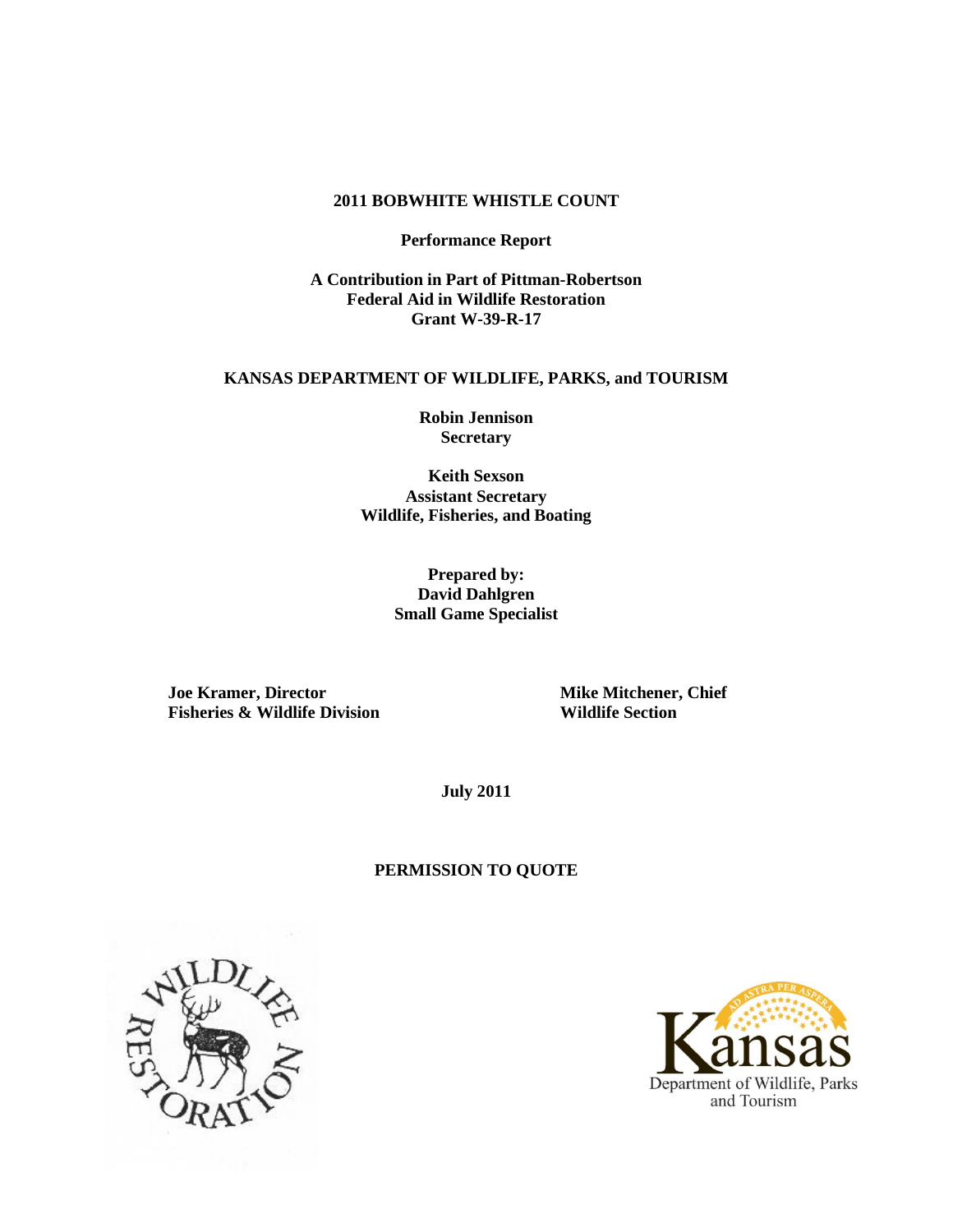**This is an annual progress report that may contain information that is subject to future modification or revision. Persons wishing to quote from this report, for reproduction or reference, should first obtain permission from the Chief of the Wildlife Section, Kansas Department of Wildlife and Parks, 512 SE 25th Avenue, Pratt, KS 67124.**

#### **EQUAL OPPORTUNITY STATEMENT**

**This program receives Federal financial assistance from the U. S. Fish and Wildlife Service. Under Title VI of the Civil Rights Act of 1964, Section 504 of the Rehabilitation Act of 1973, Title II of the Americans with Disabilities Act of 1990, the Age Discrimination Act of 1975, and Title IX of the Education Amendments of 1972, the U. S. Department of the Interior and its bureaus prohibit discrimination on the basis of race, color, national origin, age, disability or sex (in educational programs). If you believe that you have been discriminated against in any program, activity or facility, or if you desire further information, please write to:**

> **U. S. Fish and Wildlife Service Office of Diversity and Civil Rights Programs- External Programs 4040 North Fairfax Drive, Suite 130 Arlington, VA 22203**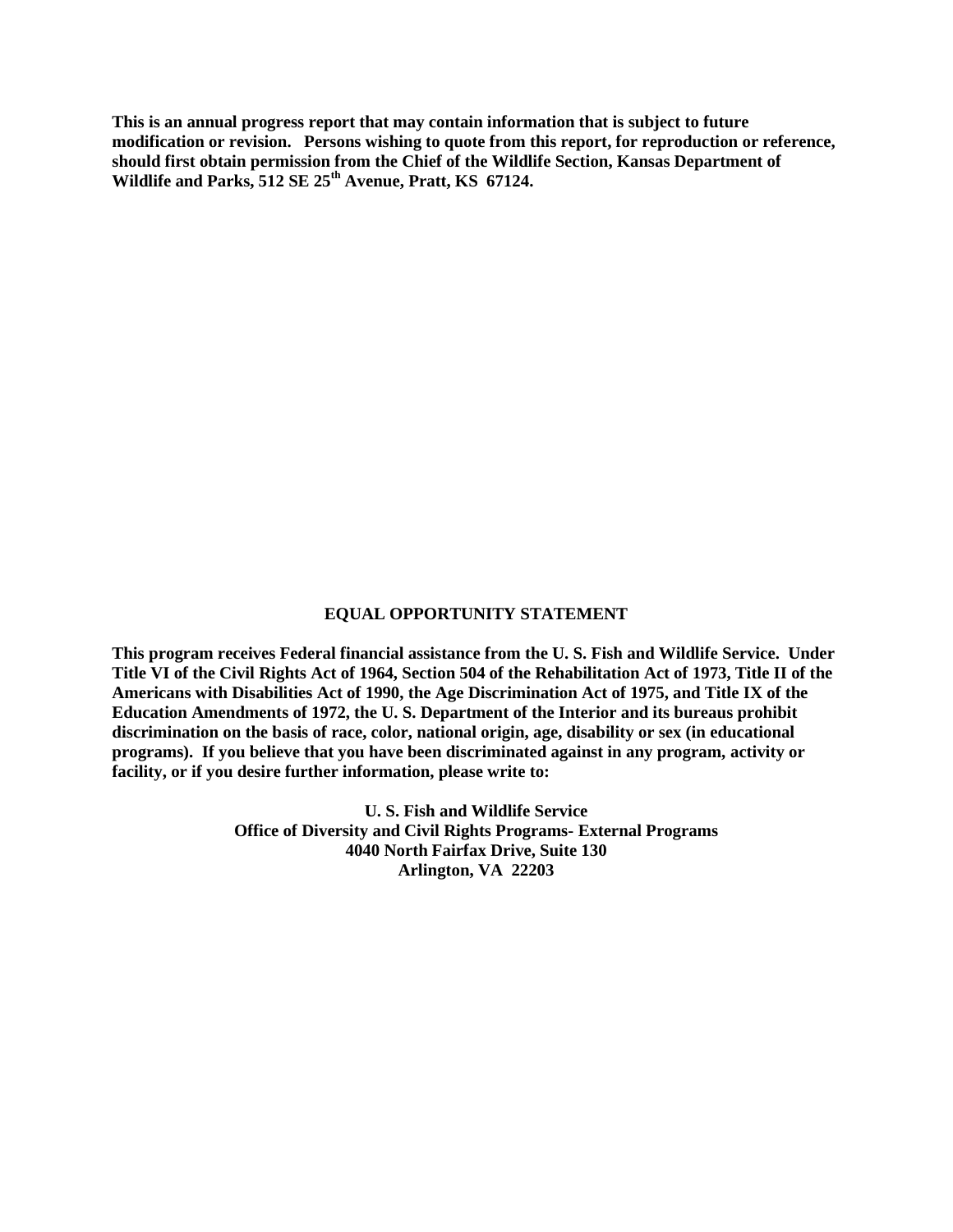## **INTRODUCTION AND METHODS**

To monitor changes in northern bobwhite abundance the spring whistle count was initiated in 1998. A total of 65 established routes were surveyed annually from 1998 - 2005. Prior to the 2006 survey, the distribution of routes was adjusted to provide better coverage of the entire state. This was accomplished by adding 16 new routes in areas not surveyed previously and eliminating 10 routes from areas where effort was clustered. In 2011, observers were asked to survey 73 established routes during the 1-16 June survey period, starting at sunrise (Table 1). Due to weather constraints the survey period was extended 2 weeks for just a few routes. Two routes were added this year at Wilson Wildlife Area in Russell County and Grand Osage Wildlife Area in Labette County (Figure 1). Each route consisted of 11 stops spaced at approximately 1 mile intervals. Observers listened for 5 minutes at each stop and recorded the total number of different bobwhites heard calling.

The index to bobwhite abundance was calculated as the mean number of different bobwhites heard per listening stop. A folded F-test was used to determine if the variance differed between the 2010 and 2011 indices. If unequal variance existed ( $P < 0.05$ ) then a Satterthwaite's adjustment was used to adjust the degrees of freedom prior to conducting a two sample t-test. If variance did not differ across years then a standard two sample t-test was used to draw comparisons. Additionally, a linear regression of the historical whistle count data was used to determine if bobwhite abundance had changed significantly from 1998 to 2011. All indices and analyses were calculated for each of the 7 small game regions (Figure 1).

Krieging is a technique that can be used to interpolate data between known points, providing extrapolation to areas not surveyed. This technique has limitations at smaller scales (e.g., within counties and townships) because no habitat variables are included (only count data),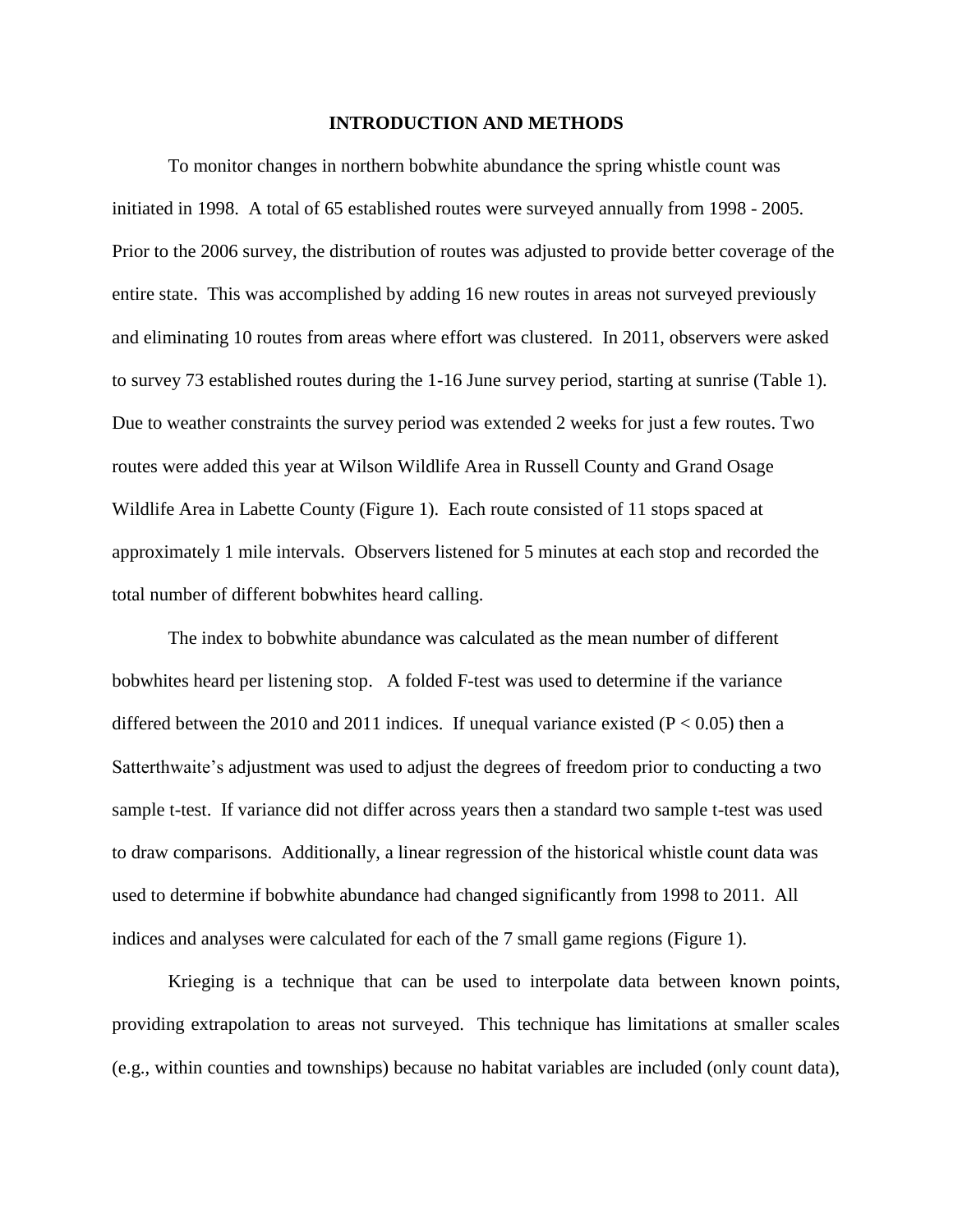but may be useful for large-scale interpretation of statewide data for regional comparisons. Krieging was used by assigning the route-specific whistle index to the centroid of each route. Then all routes were used to extrapolate data throughout Kansas (Figure 3).

# **RESULTS**

Observers surveyed all 73 assigned routes during 2011. The 2011 statewide index to the breeding bobwhite population was relatively unchanged from spring 2010 (Table 2). Only one statistically significant  $(P < 0.05)$  change was observed in the Southern High Plains (Table 2). Apparent changes observed in the other regions could have been solely due to variability associated with the sampling scheme.

From 1998 to 2011, bobwhite abundance has declined significantly in eastern Kansas in the Glaciated Plains and Osage Cuestas (Table 2, Figures 1 and 2). Bobwhite populations in central and western regions have more stable trends, although populations fluctuate across years. The statewide index has declined significantly ( $P < 0.05$ ) over this time span (Table 2, Figure 2).

### **DISCUSSION**

Production was near average in 2010 in every region of the state except south-west and winter conditions were relatively mild in all but eastern Kansas. Winter weather in north-eastern Kansas has been harsh in recent years, impacting quail populations there. Continued issues of introduced plant species, limited early successional habitat, tree invasion, etc. have continued to influence a decline in quail populations throughout all of eastern Kansas. While the majority of the regions show stable trends for the last decade, the combination of all statewide data continues to show a significant declining trend. This is due to the extreme declines in the Glaciated Plains and Osage Cuestas (eastern Kansas), which were historically strongholds for bobwhites within the state.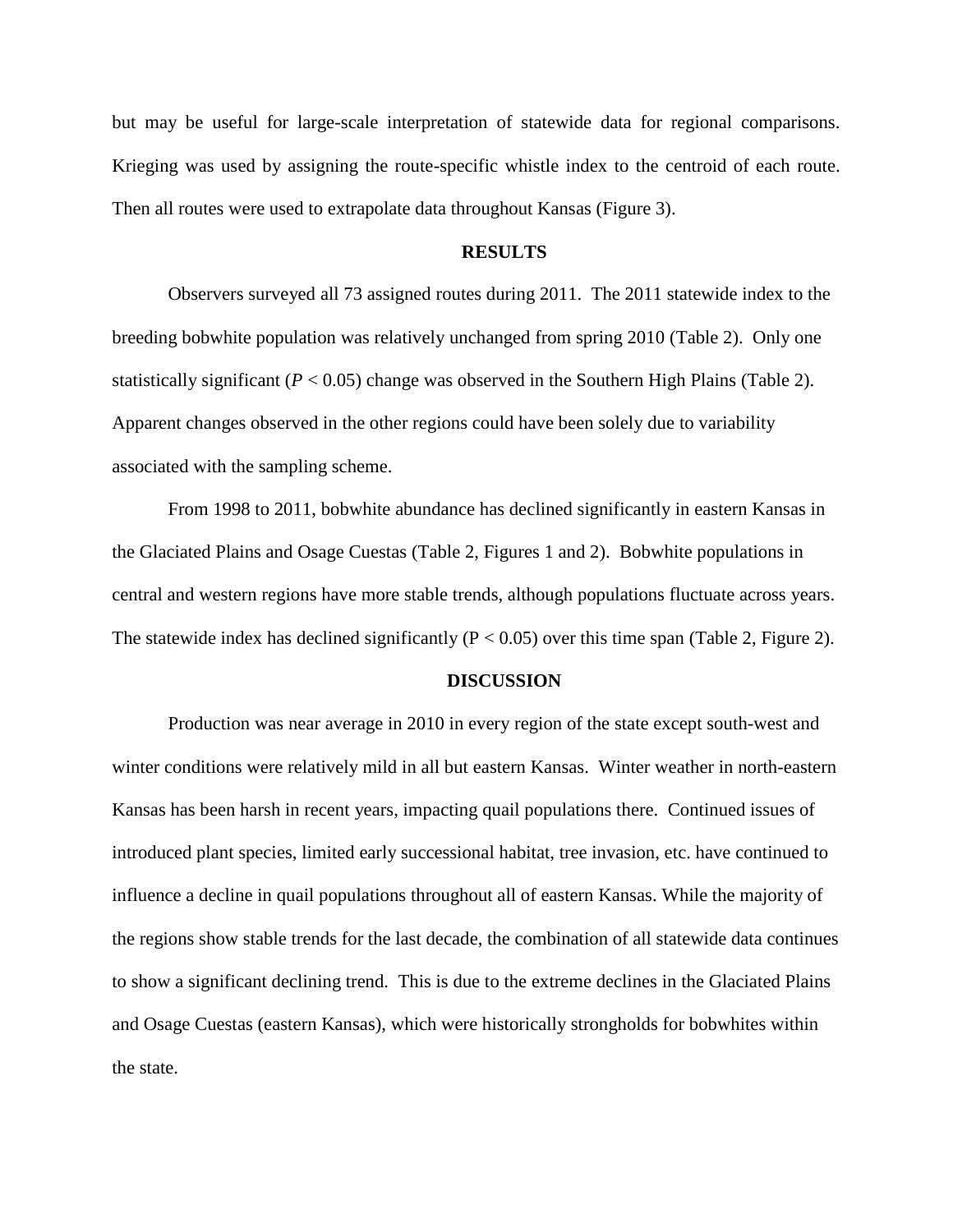It is important to understand that annual changes to the breeding population do not necessarily reflect hunt quality for the upcoming season, but rather reflect a combination of last year's productivity and overwinter survival. The fall bobwhite population depends not only on the size of the spring breeding population but to a greater extent on the level of productivity. A bobwhite population can increase nearly 300% from spring to fall when habitat and weather conditions are suitable for productivity.

At the time of this report, the hunting outlook for this fall is favorable in the central, north-central, and eastern parts of the state. Vegetative conditions were good in these areas. In particular, the eastern 1/3 of the state has very good breeding conditions, and higher productivity than recent years is expected. In south-western and south-central areas of Kansas the vegetative conditions have been negatively impacted by a prolonged drought and high temperatures throughout much of the breeding season. Quail populations in these areas are not expected to have high or even average productivity this year. However, more accurate predictions about the upcoming hunting season will be available after the August brood count data have been collected.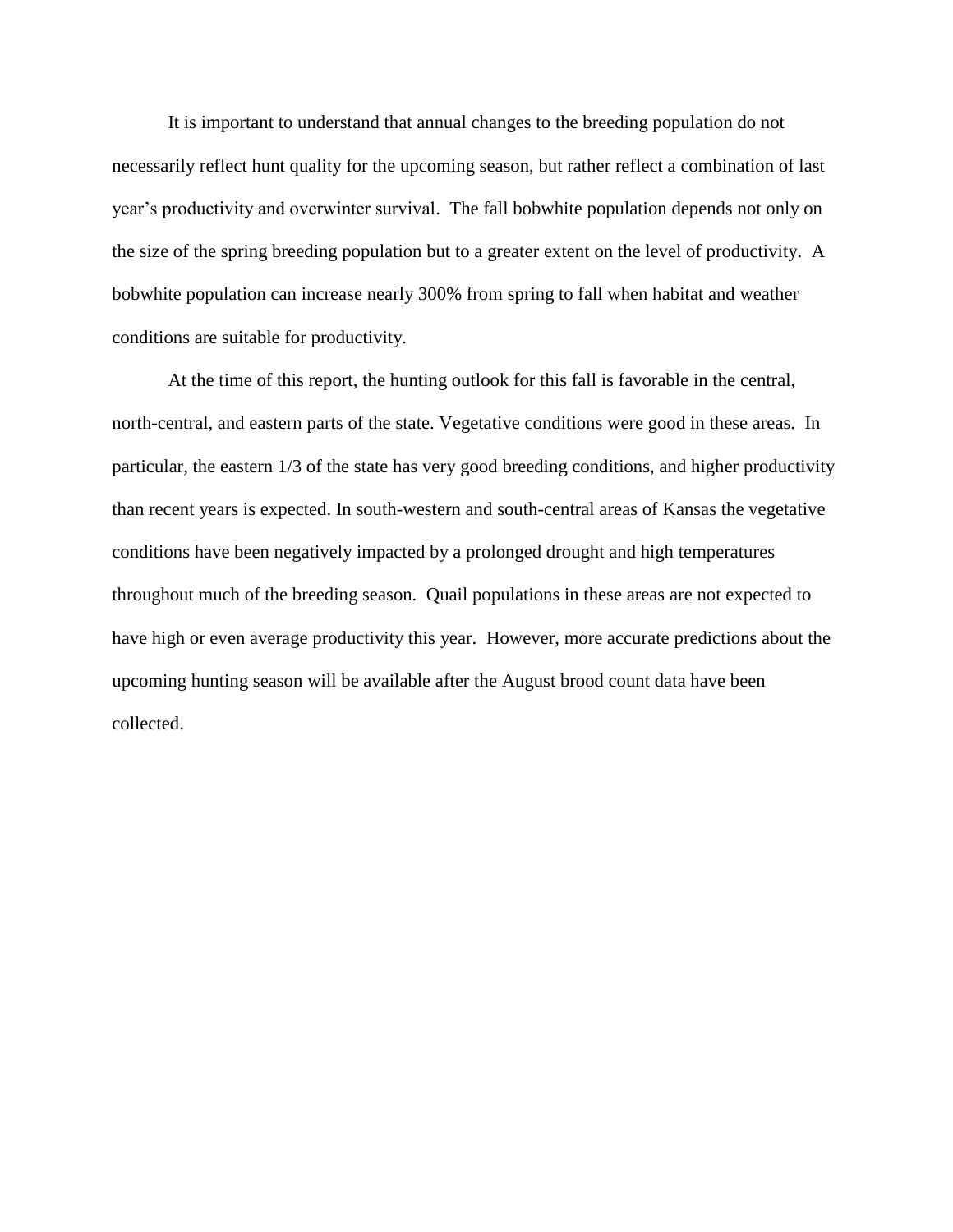| Route        | Country(s)         | Observer                    | Route | County $(s)$                | Observer                   |
|--------------|--------------------|-----------------------------|-------|-----------------------------|----------------------------|
| $\mathbf{1}$ | Allen              | Jeff Prendergast            | 39    | Mitchell                    | <b>Aaron Deters</b>        |
| 2            | Atchinson/Doniphan | Randy Whiteaker             | 40    | Montgomery                  | Ed Miller                  |
| 3            | Barber             | Mike Mitchener <sup>a</sup> | 41    | Morris                      | <b>Brent Konen</b>         |
| 4            | Barton             | Curran Salter               | 42    | McPherson/Marion            | <b>Brian Sorensen</b>      |
| 5            | Bourbon            | Justin Harbit               | 43    | Morton                      | Kraig Schultz              |
| 6            | <b>Butler</b>      | Jeff Rue                    | 44    | Morton                      | Kraig Schultz              |
| 7            | Chase              | Jim Pitman                  | 45    | Nemaha                      | Darren Brown               |
| 8            | Chautauqua         | Darin Porter                | 46    | <b>Neosho</b>               | J.R. Glenn                 |
| 9            | Cherokee           | David Jenkins <sup>a</sup>  | 47    | Osage                       | Clint Bowman <sup>a</sup>  |
| 10           | Clark              | Jon Zuercher                | 48    | Osborne                     | Luke Kramer                |
| 11           | Clay               | Clint Thornton              | 49    | Ottawa                      | Pat Riese                  |
| 12           | Cloud              | Pat Riese                   | 50    | Pawnee                      | Charlie Swank              |
| 13           | Coffey             | <b>Bob Culbertson</b>       | 51    | Pawnee                      | Dave Dahlgren <sup>a</sup> |
| 14           | Cowley             | Kurt Grimm                  | 52    | Phillips                    | Marc Gray                  |
| 15           | Crawford           | Allen Reed <sup>a</sup>     | 53    | Pottawatomie                | <b>Blake Klema</b>         |
| 16           | Douglas            | <b>Brad Rueschhoff</b>      | 54    | Pratt                       | <b>Todd Gatton</b>         |
| 17           | Elk                | <b>Rick Tush</b>            | 55    | Rawlins                     | Josh Williams              |
| 18           | Ellis              | Dave Dahlgren <sup>a</sup>  | 56    | Reno                        | <b>Steve Adams</b>         |
| 19           | Ellsworth          | Matt Smith                  | 57    | Rice                        | <b>Steve Adams</b>         |
| 20           | Finney/Gray        | Chasen Gann <sup>a</sup>    | 58    | Riley                       | Corey Alderson             |
| 21           | Ford               | Aaron Baugh                 | 59    | Rush                        | Jeremy Salter              |
| 22           | Greenwood          | Rick Tush                   | 60    | Russell                     | Matt Smith                 |
| 23           | Harvey             | Charlie Cope                | 61    | Saline                      | Pat Riese                  |
| 24           | Hodgeman           | Aaron Baugh                 | 62    | Shawnee                     | <b>Brad Rueschhoff</b>     |
| 25           | Hodgeman           | Justin Hamilton             | 63    | Sheridan                    | Matt Bain                  |
| 26           | Jefferson/Jackson  | Randy Whiteaker             | 64    | Smith                       | Chris Lecuyer <sup>a</sup> |
| 27           | Jewell             | <b>Aaron Deters</b>         | 65    | Stafford                    | Karl Grover                |
| 29           | Kingman            | Craig Curtis <sup>a</sup>   | 66    | <b>Stanton</b>              | Kraig Schultz              |
| 30           | Kiowa              | Charlie Swank               | 67    | Sumner                      | Jeff Rue                   |
| 31           | Leavenworth        | Andy Friesen                | 68    | Trego                       | Jason Hawman               |
| 32           | Lincoln            | Luke Kramer                 | 69    | Wabaunsee                   | <b>Brad Rueschhoff</b>     |
| 33           | Linn               | Karl Karrow                 | 70    | Washington                  | Clint Thornton             |
| 34           | Lyon               | Clint Bowman                | 71    | Woodson                     | Jeff Prendergast           |
| 35           | Marshall           | James Svaty                 | 72    | Hamilton                    | Daryl Fisher               |
| 36           | McPherson          | <b>Brent Theede</b>         | 73    | Grand Osage WA <sup>b</sup> | Rob Riggin                 |
| 37           | Meade              | Jon Zuercher                | 74    | Wilson WA <sup>b</sup>      | <b>Scott Thomasson</b>     |
| 38           | Miami              | Andy Friesen                |       |                             |                            |

Table 1. Northern bobwhite survey routes and observers in Kansas, 2011.

<sup>a</sup> New observer 2011

 $b$ New Route 2011

Note: Route 28 in Kearny County was dropped in 2010 due to road conditions and replaced by Route 72.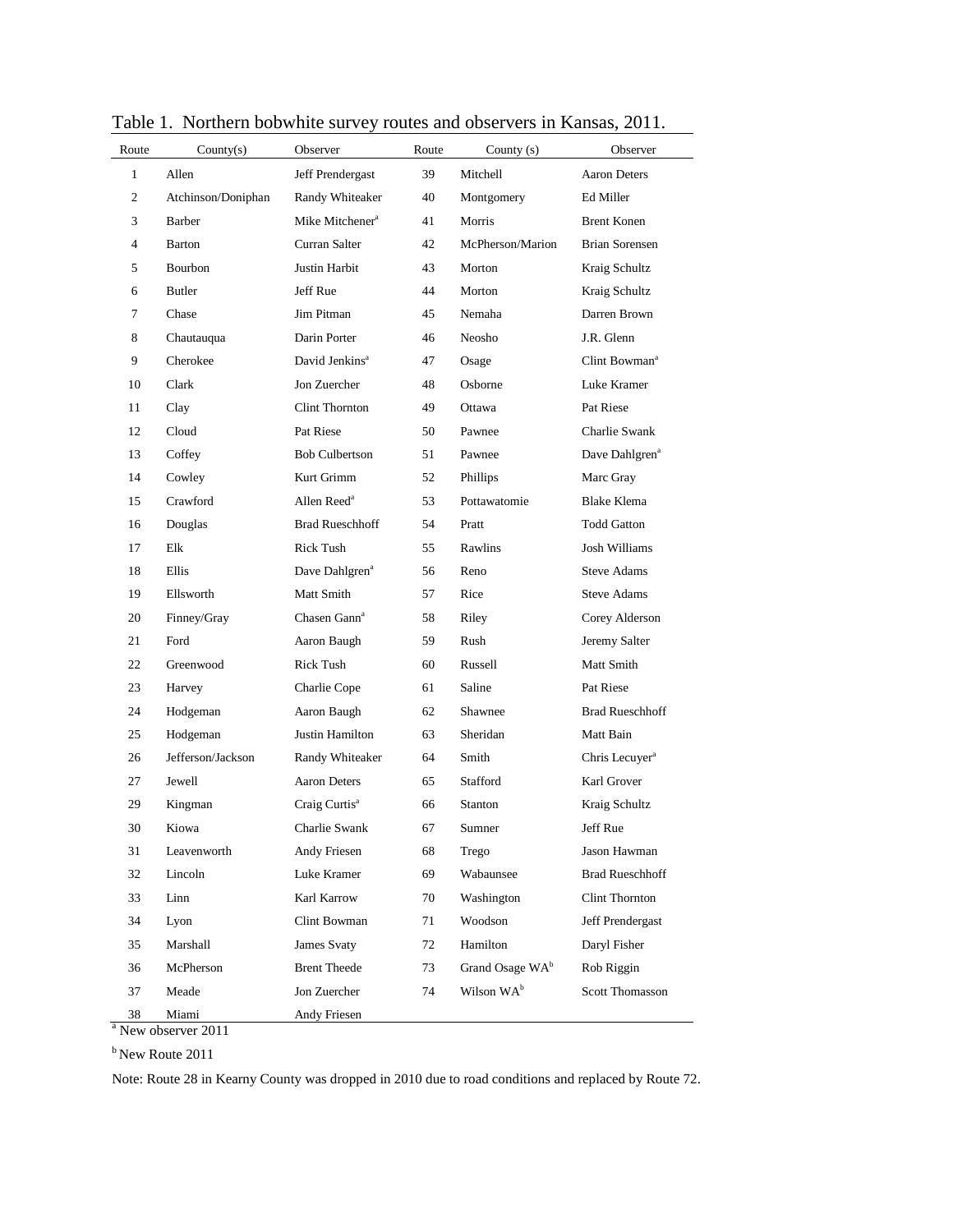| Region                        | $n^{\rm a}$ | 2010 | 2011 | Apparent 1-year<br>Change $(\%)$ | $P^{\rm b}$ | Trend<br>$(1998-2011)$ |
|-------------------------------|-------------|------|------|----------------------------------|-------------|------------------------|
| <b>Glaciated Plains</b>       | 7           | 1.18 | 1.17 | $-0.9\%$                         | 0.99        | Declining              |
| <b>Osage Cuestas</b>          | 12          | 1.42 | 1.31 | $-8.4\%$                         | 0.68        | Declining <sup>®</sup> |
| <b>Flint Hills</b>            | 14          | 2.42 | 2.24 | $-8.0\%$                         | 0.73        | Stable                 |
| <b>Smoky Hills</b>            | 21          | 1.56 | 1.35 | $-15.6%$                         | 0.38        | <b>Stable</b>          |
| <b>South-Central Prairies</b> | 10          | 2.80 | 3.12 | 10.3%                            | 0.67        | <b>Stable</b>          |
| Northern High Plains          | 2           | 0.59 | 0.77 | 23.3%                            | 0.87        | Stable                 |
| Southern High Plains          | 7           | 2.30 | 0.55 | $-318.2%$                        | 0.07        | Stable                 |
| Statewide                     | 73          | 1.89 | 1.65 | $-14.6%$                         | 0.25        | Declining              |

Table 2. Mean number of different bobwhites heard whistling at each stop within the 7 Kansas bobwhite management regions.

<sup>a</sup>Number of routes within the region.

 $<sup>b</sup>$  Bobwhite abundance was considered to be significantly different than the previous year when *P* < 0.10.</sup>

 $*$  P  $< 0.05$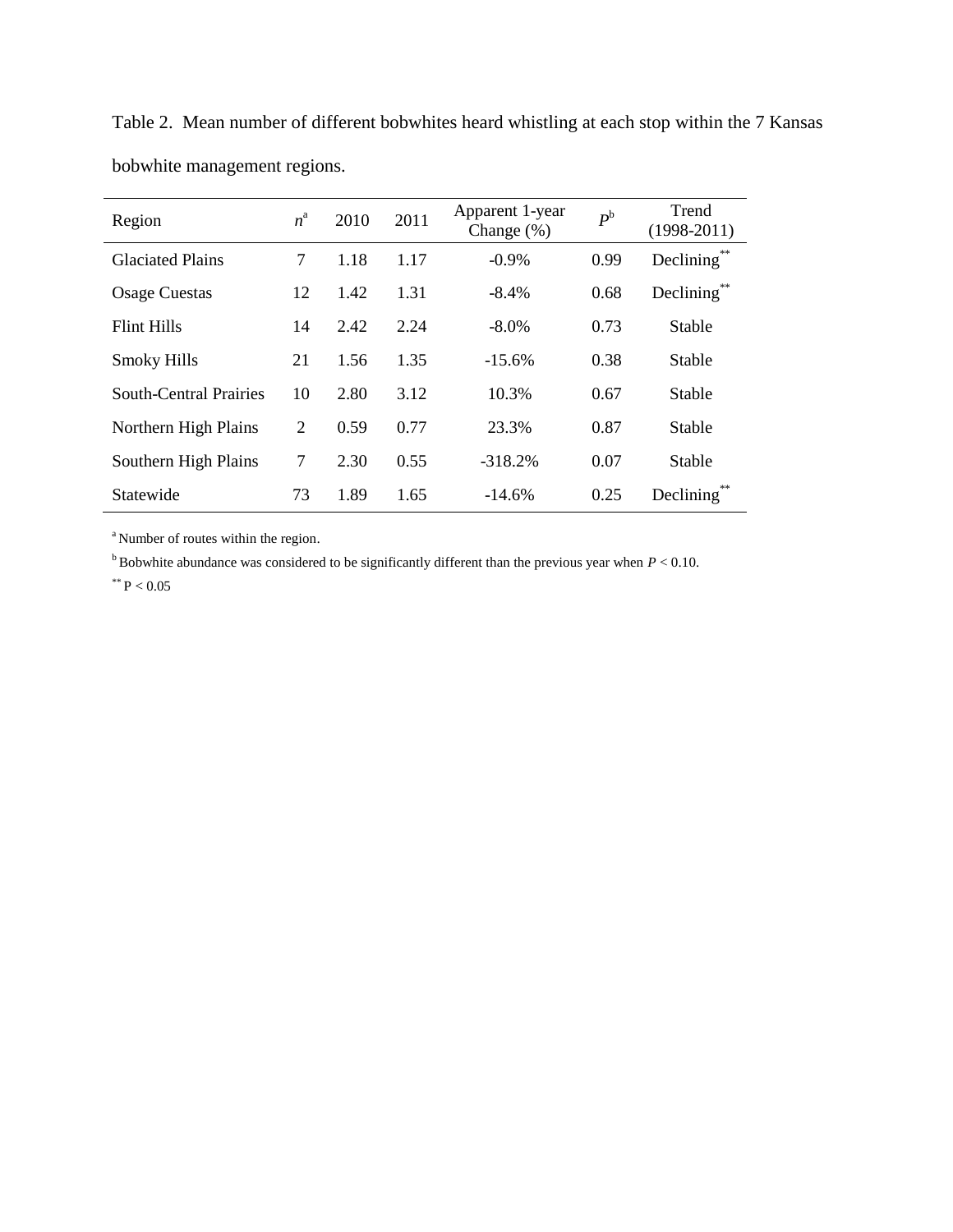

Figure 1. Small Game survey regions and quail routes in Kansas.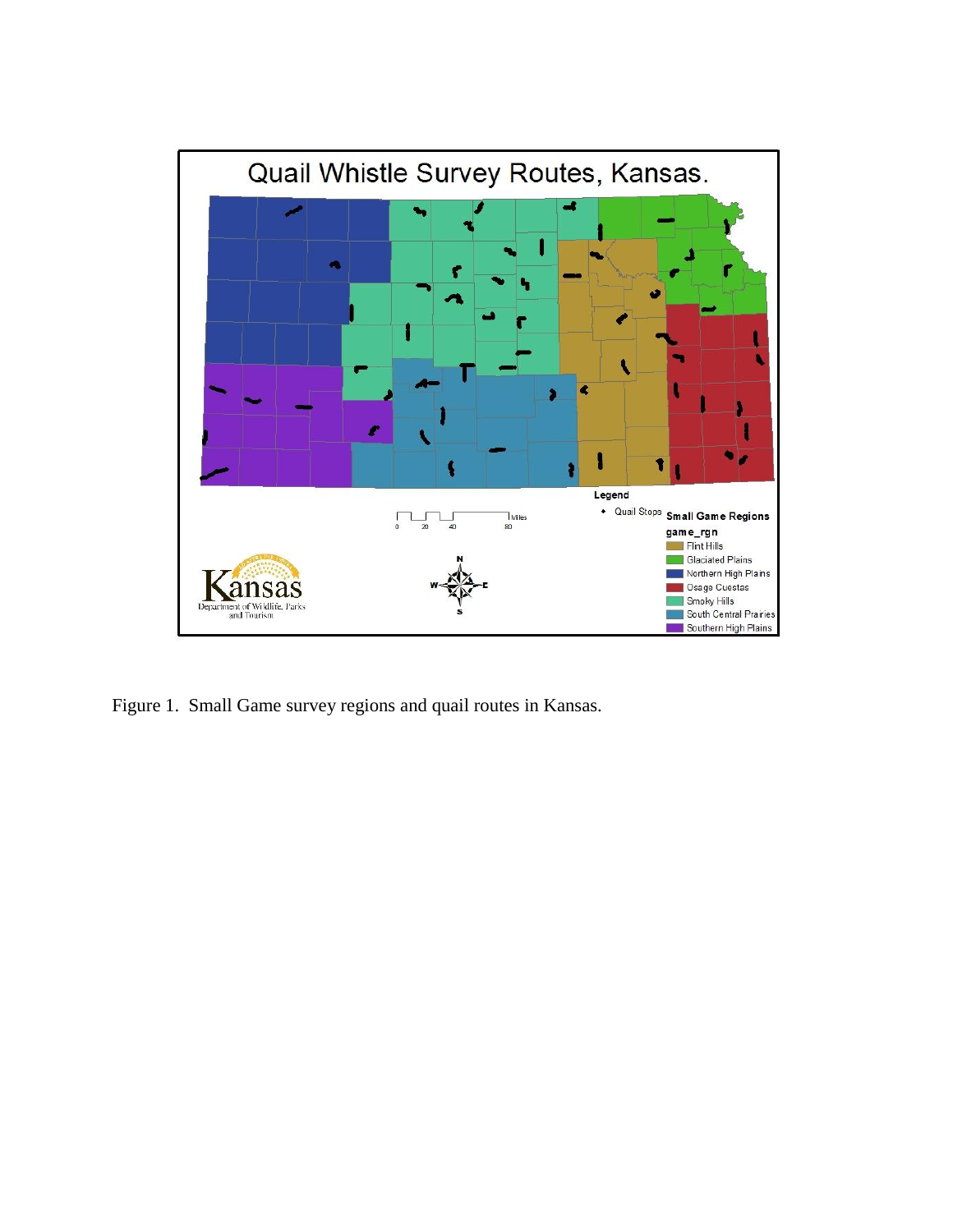









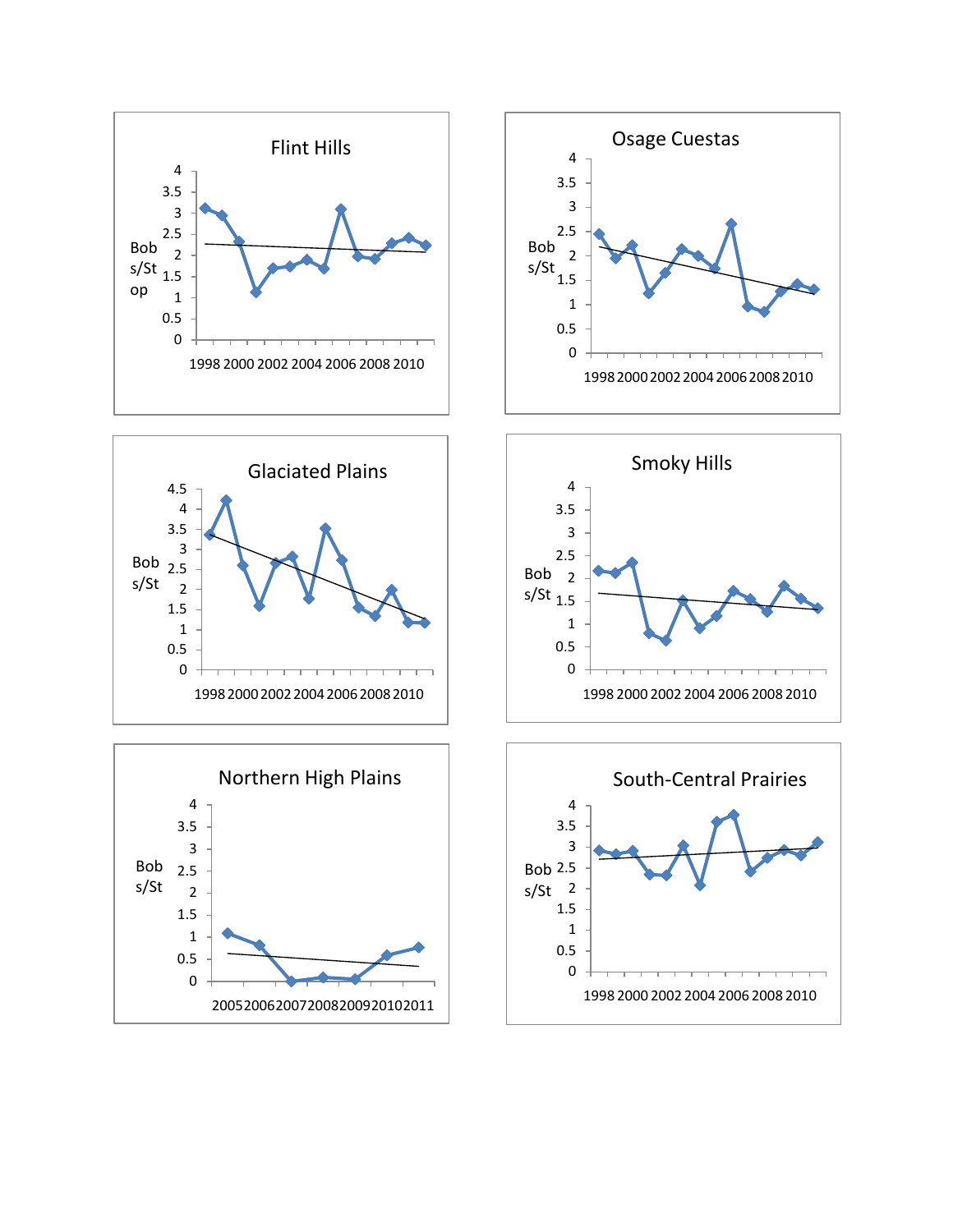

Figure 2. Mean number of northern bobwhites heard per survey stop within Kansas' 7 management regions and statewide, 1998-2011. These data can only be used to approximate long-term trends because the same set of routes was not surveyed in every year.